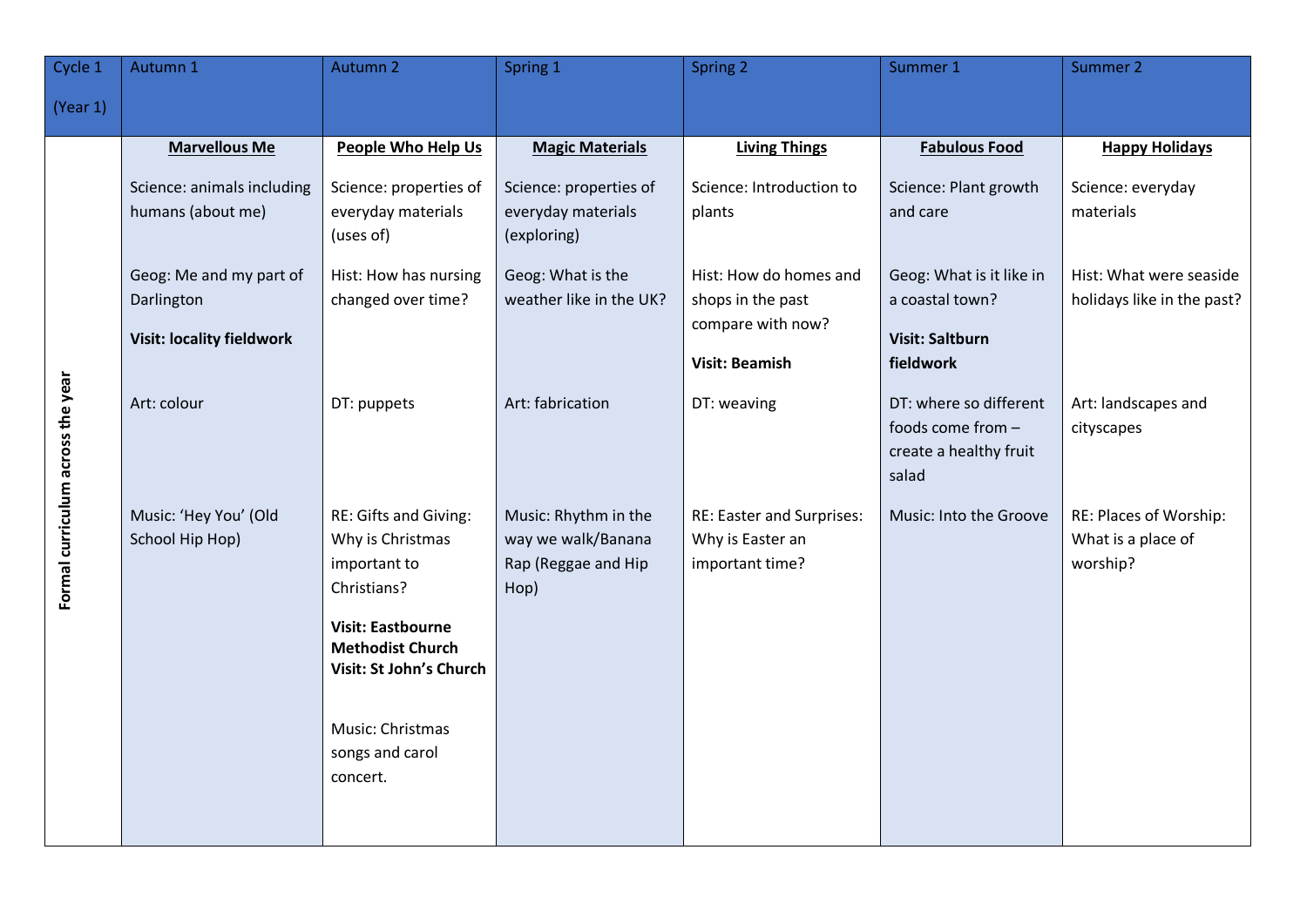| <b>PHSRE: Ourselves</b>                                                     | <b>PHSRE: Friends</b>                                             | PHSRE: Online                                                                               | PHSRE: The Wider world                                                                                                                       | PHSRE: mental health                                                                  | PHSRE: family                                            |
|-----------------------------------------------------------------------------|-------------------------------------------------------------------|---------------------------------------------------------------------------------------------|----------------------------------------------------------------------------------------------------------------------------------------------|---------------------------------------------------------------------------------------|----------------------------------------------------------|
| IT: Stranger Danger and 'I-<br>d game' on Scratch.<br>IT: Using a keyboard. | IT: Working with<br>Sprites on Scratch<br>IT: Sharing info online | IT: Why are there age<br>restrictions? / Simple<br>algorithms using Scratch<br>/ Logging in | IT: What is copyright? Is<br>everything on the<br>Internet true? /<br>Directional Algorithms /<br><b>Introduction to Microsoft</b><br>Office | IT: Online<br>Relationships: How to<br>be kind online /<br>Drawing with<br>Algorithms | IT: Saying 'No!' / Moving<br>'Ally the Antroid'          |
| PE: Football and Cricket                                                    | PE: Hockey and<br>Gymnastics                                      | PE: Dodgeball and<br><b>Creative Dance</b>                                                  | PE: New Age Kurling and<br>Netball                                                                                                           | PE: Parachute Games<br>(1-3) / Orienteering (4-<br>6) and Racket sports               | PE: Athletics and<br>Rounders                            |
| MFL: Greetings/Animals                                                      | MFL: All About Me<br>and Christmas in<br>France.                  | <b>MFL: Traditional</b><br>Tales/Numbers                                                    | <b>MFL: Numbers/Colours</b>                                                                                                                  | MFL: Give opinions                                                                    | MFL: Answer<br>questions/Days of the<br>Week             |
| Life Skills:                                                                | Life Skills:                                                      | Life Skills:                                                                                | Life Skills:                                                                                                                                 | Life Skills:                                                                          | Life Skills:                                             |
| 1 - personal information<br>2-health & hygiene<br>$3$ – concepts            | $1$ – personal<br>information<br>2-health & hygiene               | $1$ – personal<br>information<br>2-health & hygiene                                         | $1$ – personal information<br>2-health & hygiene<br>$3$ – concepts                                                                           | $1$ – personal<br>information<br>2-health & hygiene                                   | $1$ – personal<br>information<br>2-health & hygiene      |
| $4$ – the wider world<br>$5 -$ life skills                                  | $3$ – concepts<br>4-the wider world<br>$5$ – life skills          | $3$ – concepts<br>4 - the wider world<br>$5$ – life skills                                  | $4$ – the wider world<br>5 - life skills                                                                                                     | $3$ – concepts<br>4 - the wider world<br>$5$ – life skills                            | $3$ – concepts<br>4 - the wider world<br>5 - life skills |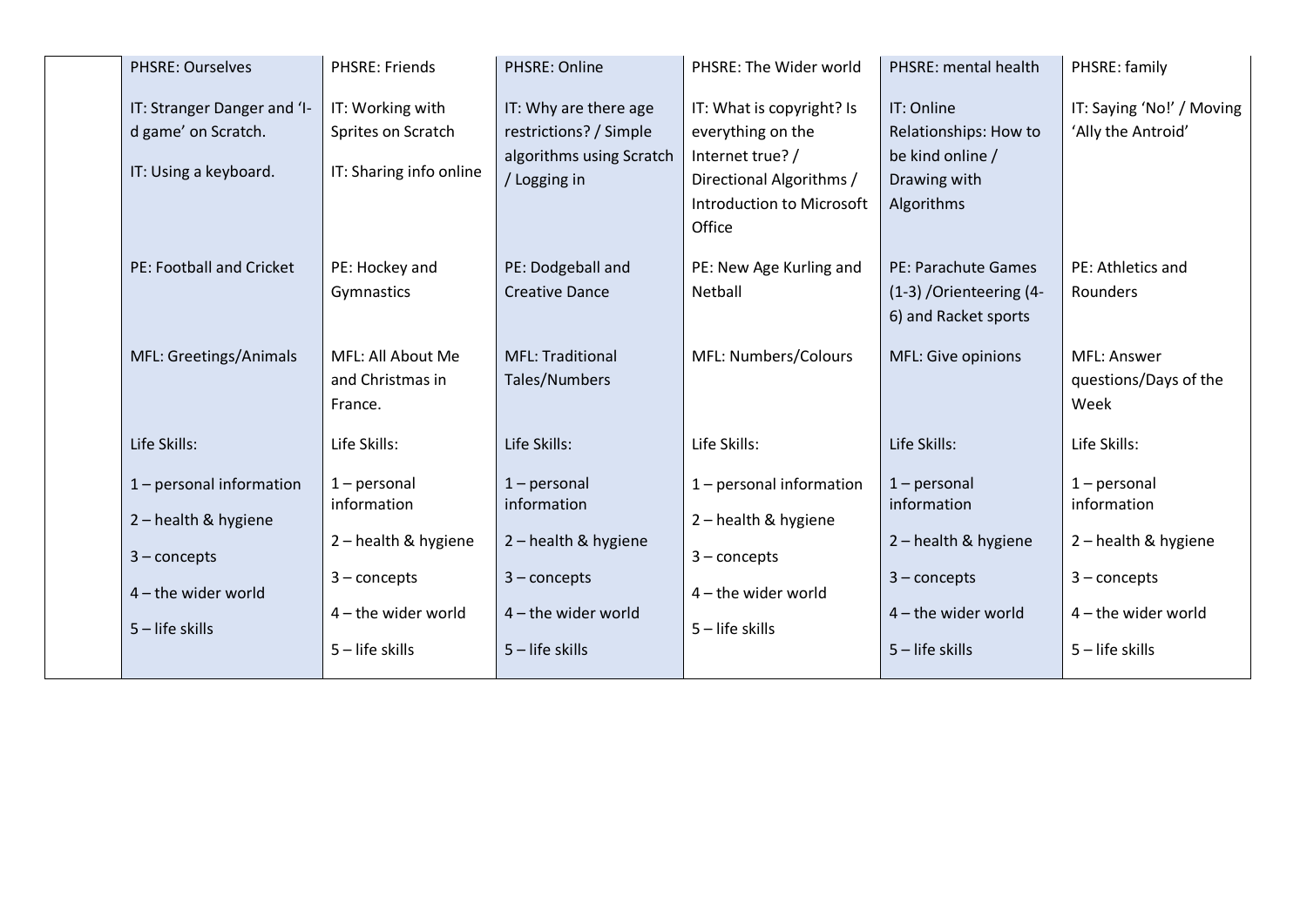| Cycle 2                           | A1                                                                                   | A2                                                                                                                                 | Sp <sub>1</sub>                                           | Sp <sub>2</sub>                                                                                     | S <sub>1</sub>                      | S <sub>2</sub>                                                                           |
|-----------------------------------|--------------------------------------------------------------------------------------|------------------------------------------------------------------------------------------------------------------------------------|-----------------------------------------------------------|-----------------------------------------------------------------------------------------------------|-------------------------------------|------------------------------------------------------------------------------------------|
| (Year 2)                          |                                                                                      |                                                                                                                                    |                                                           |                                                                                                     |                                     |                                                                                          |
| Formal curriculum across the year | Science: Animals including<br>humans (about animals)                                 | Science: light                                                                                                                     | Science: Animals<br>including humans -<br>(what makes us) | Science: Exploring the<br>world of plants                                                           | Science: plants & life<br>cycles    | Science: Forces and<br>magnets                                                           |
|                                   | Geog: How can we explore<br>our local park?<br>Visit: locality visit (South<br>Park) | Hist: How do we<br>know about the Great<br>Fire of London?                                                                         | Geog: What is it like in a<br>capital city?               | Hist: Who was Beatrix<br>Potter and what did she<br>achieve?                                        | Geog: Why is my World<br>Wonderful? | Hist: George<br>Stephenson<br><b>Visit: Head of Steam</b>                                |
|                                   | Art: Portraits                                                                       | DT: Y4 How do light<br>sources work? I can<br>make a torch.                                                                        | Art: Lowry                                                | DT: Where do foods<br>come from? I can create<br>a healthy picnic.<br><b>Visit: local allotment</b> | Art: Fruit and Veg                  | DT: How do vehicles<br>move? Make a moving<br>vehicle                                    |
|                                   | Music: Charanga Zootime                                                              | RE: Light and Dark:<br>Why is Light<br>important?<br>Visit: St John's<br>Church<br>Music: Christmas<br>songs and carol<br>concert. | Music: I wanna play in a<br>band (Rock)                   | RE: Nature of God: How is<br>nature and the<br>environment important<br>within religions?           | Music: Friendship song              | RE: Places of Worship:<br>What happens in a place<br>of worship?<br>Visit: Sikh Gurdwara |